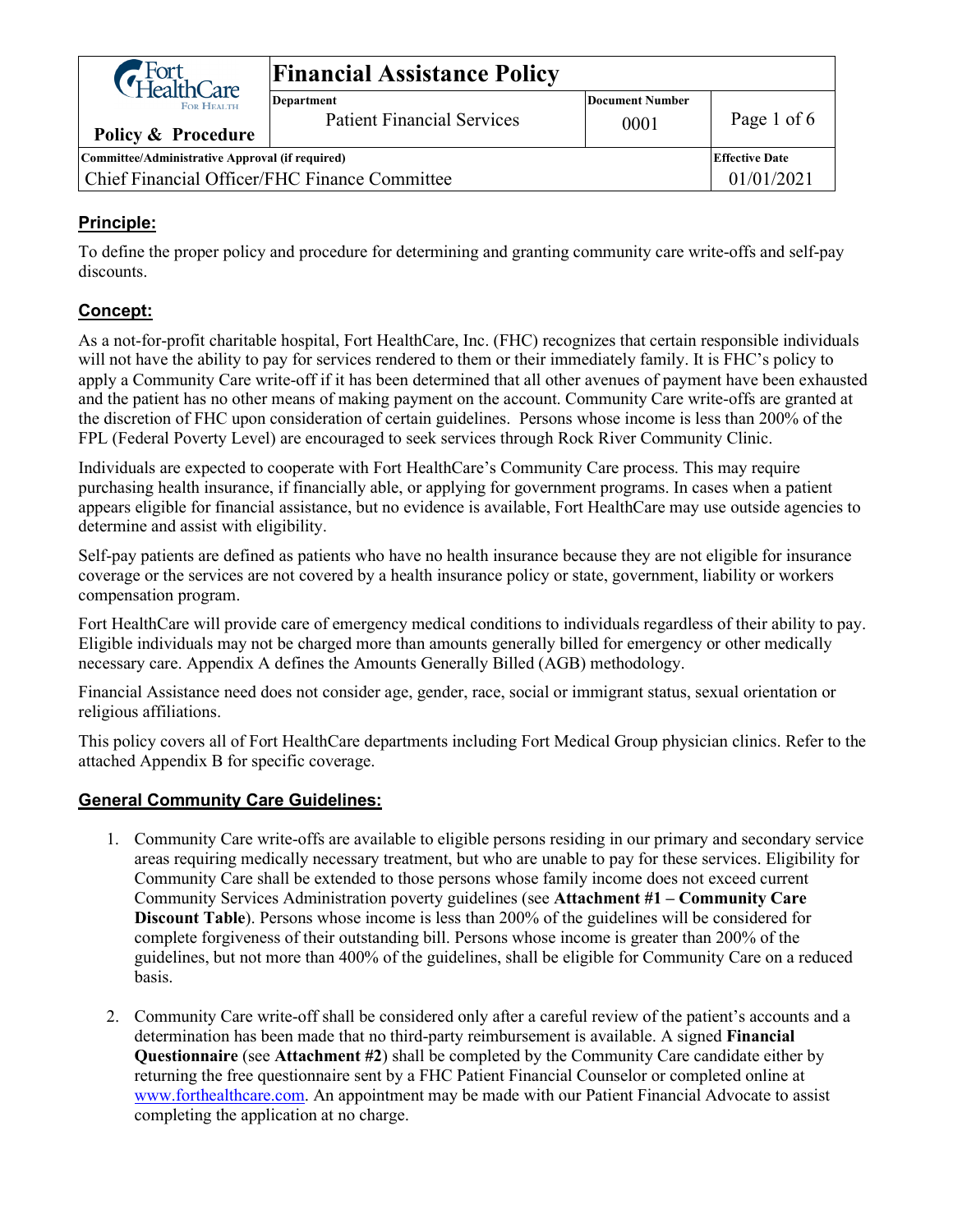| G Fort<br>HealthCare                            | <b>Financial Assistance Policy</b>                     |                         |                       |  |  |
|-------------------------------------------------|--------------------------------------------------------|-------------------------|-----------------------|--|--|
| FOR HEALTH.<br>Policy & Procedure               | <b>Department</b><br><b>Patient Financial Services</b> | Document Number<br>0001 | Page 2 of 6           |  |  |
| Committee/Administrative Approval (if required) |                                                        |                         | <b>Effective Date</b> |  |  |
| Chief Financial Officer/FHC Finance Committee   |                                                        |                         | 01/01/2021            |  |  |

Legal dependents shall be identified as such, based on whether or not they are claimed as dependents on the most recent income tax return and/or reside in residence. Gross income on the questionnaire shall include all household income and shall require supporting materials (i.e., most recent tax returns, 3 most recent pay stubs, W-2 forms, unemployment compensation forms, letters from employers, etc.…). If a Community Care candidate indicates that no income has been earned, a copy of a letter from the Department of Workforce Development denying unemployment compensation may be requested. Also requested may be a copy of a letter verifying that Medicaid benefits have been denied. If the Community Care candidate has not yet applied for Medicaid or insurance thru the Marketplace, he or she will be required to do so before the application will be processed. If the Community Care candidate returns the questionnaire without sufficient proof of income or if other information has not been provided, he or she shall be contacted by telephone or letter to discuss other evidence of income they have available. If requested documents/information is not submitted within 60 days of contact, community care approval may be denied for failure to cooperate to complete the questionnaire.

- 3. FHC recognizes the fact that there may be instances in which a Community Care candidate's income exceeds the previously mentioned guidelines, but their expenses also exceed his or her income, thereby rendering them incapable of accepting any additional financial burden. A Community Care write-off may be appropriate for these individuals.
- 4. Patients with tax-advantaged, personal health accounts such as Health Savings Account, a Health Reimbursement Arrangement or Flexible Spending Account will be expected to use these funds prior to being approved for financial assistance.
- 5. Upon review of a completed Financial Questionnaire, a Patient Financial Counselor will make a recommendation for Community Care. Recommendations below \$5000 will be approved by the Director of Revenue Cycle and approvals for \$5000 and above will be approved by the Senior Vice President – Finance & Strategic Development or President/Chief Executive Officer. Once Community Care is approved, the individual will receive written notice from FHC and a current statement reflecting the new adjusted balance due.
- 6. If partial Community Care is approved, the individual will be contacted by a Patient Financial Counselor to establish an approved payment plan for the remaining balance. If an individual does not follow through on their payment plan, FHC reserves the right to submit the balances to collection agency.
- 7. Fort HealthCare has reviewed RRCC's charity care policy and procedures and determined their process is substantially similar to Fort HealthCare's. FHC will use RRCC's collected data to process RRCC referrals for FHC's charity care write-offs.
- 8. FHC recognizes that some patients will be unable to comply with or be unresponsive to traditional FAP processes; and in effort to remove barriers for these patients and improve community benefits, FHC may utilize an electronic screening process prior to bad debt assignment after all other funding sources have been exhausted; and that the information returned via this electronic screening will constitute adequate documentation under FHC's policy; and the patient's eligibility through this process will receive the most generous financial assistance discount and will not be assigned to bad debt. Transunion Consumer Credit Report will be reviewed. Presumptive care is for a finite period of time and covers very specific types of services and patients. For example:
	- a. Patients who are incarcerated for more than 2 years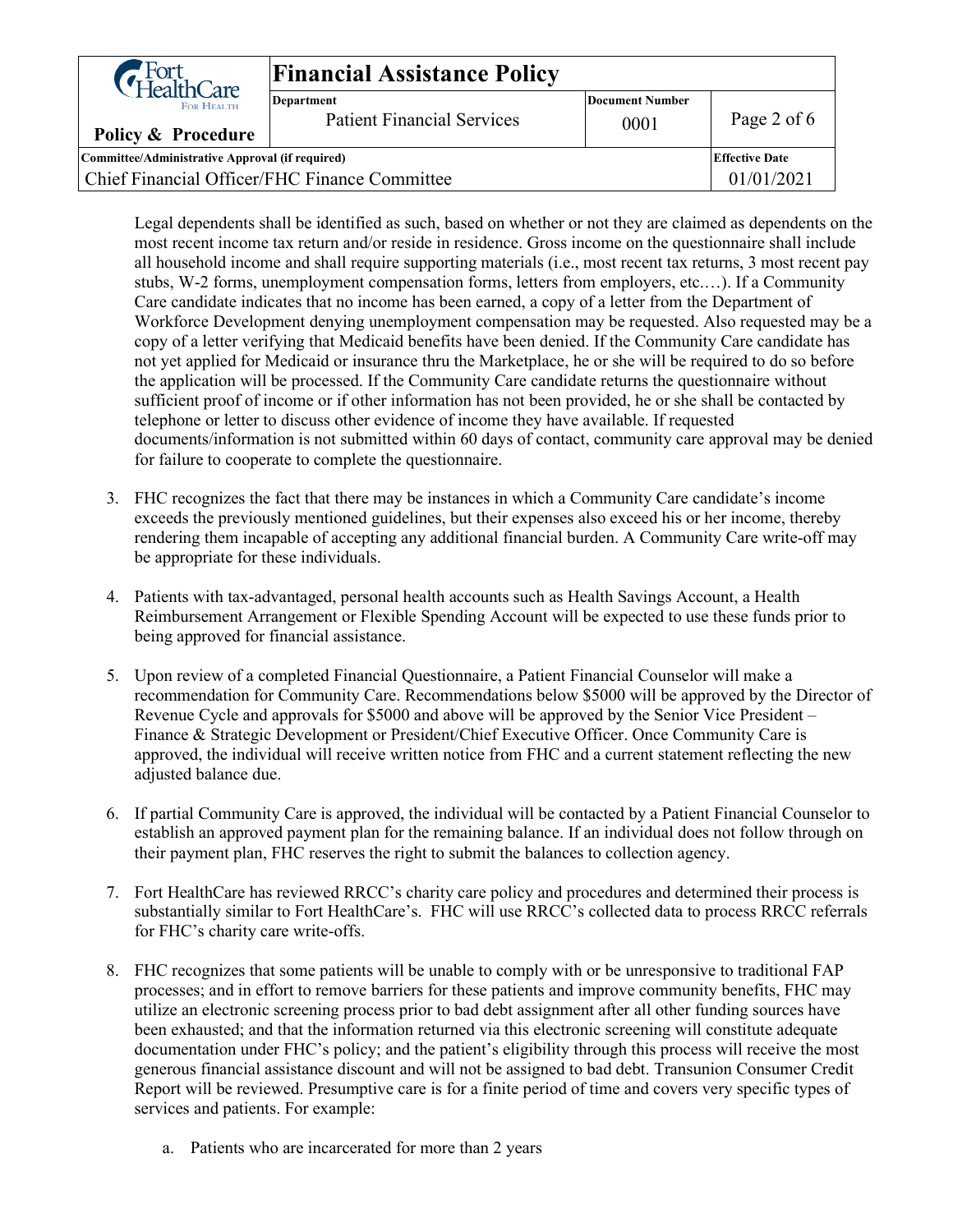| G Fort<br>GHealthCare                           | <b>Financial Assistance Policy</b> |                        |                       |  |  |
|-------------------------------------------------|------------------------------------|------------------------|-----------------------|--|--|
| FOR HEALTH.                                     | <b>Department</b>                  | <b>Document Number</b> |                       |  |  |
|                                                 | <b>Patient Financial Services</b>  | 0001                   | Page 3 of 6           |  |  |
| Policy & Procedure                              |                                    |                        |                       |  |  |
| Committee/Administrative Approval (if required) |                                    |                        | <b>Effective Date</b> |  |  |
| Chief Financial Officer/FHC Finance Committee   |                                    |                        | 01/01/2021            |  |  |
|                                                 |                                    |                        |                       |  |  |

- b. Patients that do not live in the area and will most likely never return
- c. Patients that are here illegally and have no access to health insurance
- d. Homeless
- e. Medicaid eligible, but not on the date of service
- f. Deceased with no estate

Individuals eligible for a presumptive eligibility discount will not be asked or required to submit a Community Care application.

- 9. If a patient feels an incorrect determination was made, they may appeal. The patient will be asked to document the factors that would change the result.
- 10. Community Care applications will be accepted for open dates of service. Patient balances older than 240 days from date of service which have been sent to collections are not eligible for FAP. Community Care approvals will be good for one calendar year and not automatically extend to future services provided by Fort HealthCare, Inc. but may be reviewed annually.
- 11. Applications for recently unemployed patients or guarantors will be held for 3 months with the intent that the applicant will be re-employed in the near future. At the end of the 3 months, the applicant will need to provide an update on their employment status. The status will be reviewed by FHC and a decision will be made to extend the hold or process the application.
- 12. FHC may at any time, with the approval of the FHC Board of Directors, revise the criteria determining eligibility for financial assistance.
- 13. The eligible individual will not be charged more than the amounts generally billed for emergency or other medically necessary care.

## **General Self-Pay Guidelines**

- 1. Eligible individuals will be expected to pay the equivalent of Amounts Generally Billed for qualified medically necessary services as determined by their qualified medical provider.
- 2. Individuals residing outside of the primary or secondary service areas without insurance will receive a selfpay discount but are required to pay for services in advance or at the time of service where appropriate.
- 3. The Self-Pay discount of 60% will automatically be applied once the Business Office determines the account meets the above criteria and all charges have been posted to the date of service.
- 4. The Self-Pay discount will be reviewed each year to ensure the correct percentage.

### **Services not covered by FAP**

Generally, care that is emergent or medical necessary will be eligible for discount. Community Care and Self-Pay write-off/discounts will not apply to the following types of services provided by Fort HealthCare:

- 1. Services deemed not medically necessary by the examining physician
- 2. Services deemed retail in nature (e.g., hearing aids and elective hearing tests, allergy testing/injections, dermatology light booth therapy)
- 3. Fertility and infertility treatments and procedures (including birth control)
- 4. Missed appointment charges
- 5. Bariatric Services
- 6. An unpaid account(s) over 240 days that we have placed with a collection agency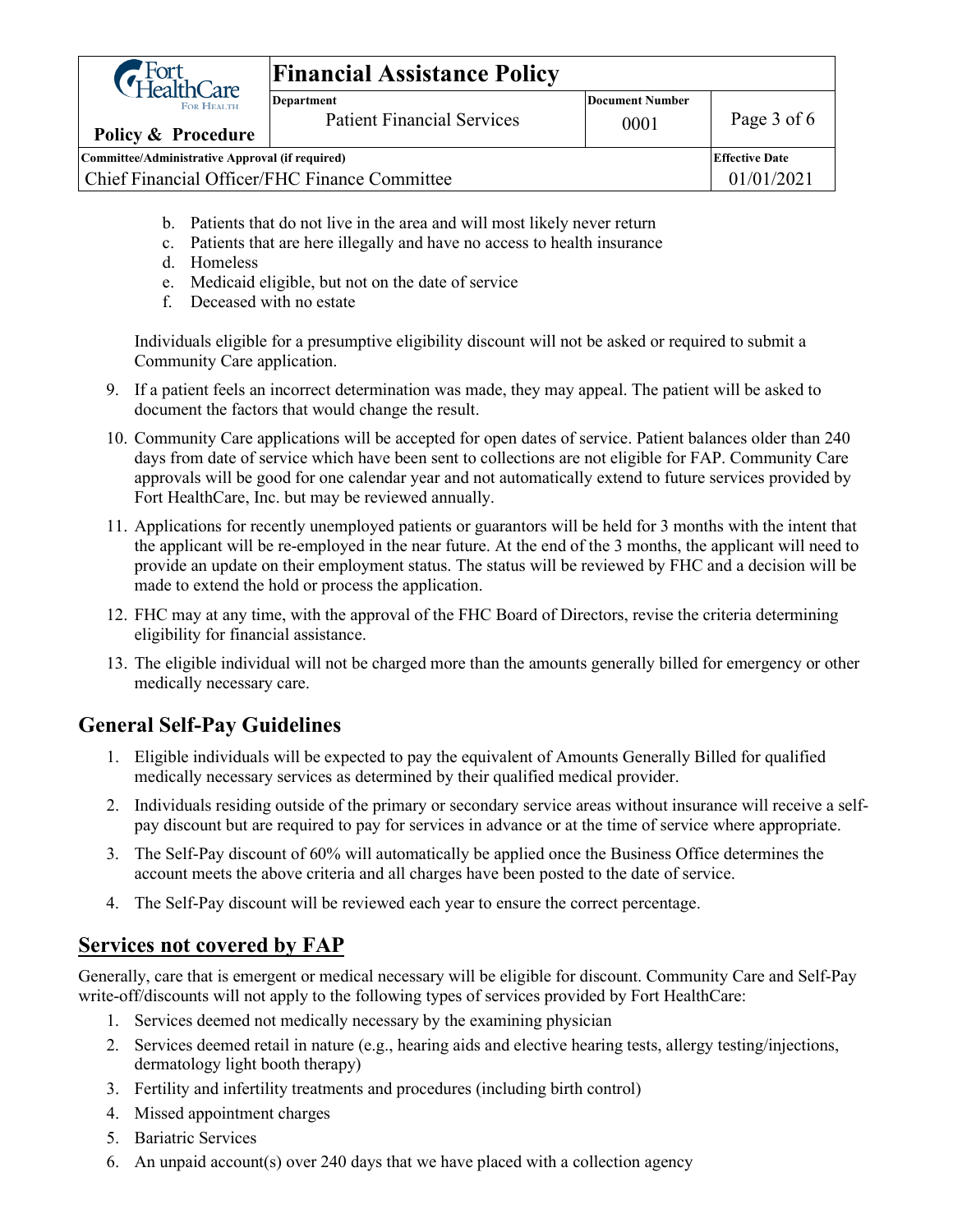| G Fort<br>GHealthCare                           | <b>Financial Assistance Policy</b>                     |                                |                       |  |  |
|-------------------------------------------------|--------------------------------------------------------|--------------------------------|-----------------------|--|--|
| FOR HEALTH.<br>Policy & Procedure               | <b>Department</b><br><b>Patient Financial Services</b> | <b>Document Number</b><br>0001 | Page 4 of 6           |  |  |
| Committee/Administrative Approval (if required) |                                                        |                                | <b>Effective Date</b> |  |  |
| Chief Financial Officer/FHC Finance Committee   |                                                        |                                | 01/01/2021            |  |  |
|                                                 |                                                        |                                |                       |  |  |

- 7. Charges in litigation
- 8. Experimental or investigational procedures including clinical trials and studies
- 9. Cosmetic-type services

This list is not all inclusive. Please consult a Business Office Associate for specific services.

## **Actions That May Be Taken In the Event of Non-Payment:**

Fort HealthCare will inform all patients at the time of service that they may qualify for discounted fees. Fort HealthCare will send 4 statements to each eligible individual with progressively stronger language in attempt to collect outstanding balances. The statements will include invitations to eligible persons to contact a Patient Financial Counselor in the event they are unable to pay the balances due.

During the period in which Fort HealthCare is sending the 4 statements, Fort HealthCare may 1) try to call the eligible person to discuss methods in which the individual will satisfy their outstanding balances (including encouragement to apply for Community Care) and/or, 2) may seek a credit check from a credit agency.

After the 4th statement or 120 days after the date of the Guarantor's first post discharge billing statement, Fort HealthCare will enlist the assistance of a collection agency in the collection of the outstanding balances. The collection agency will attempt to contact the eligible person via mail or phone to collect on this debt and provide notice of ECA (Extraordinary Collection Action). If payment is not made, the agency will provide notice 30 days prior to intent to do one or all of the following: 1) report adverse information about the eligible individual to a consumer credit reporting agency or credit bureau, 2) place a lien on an eligible individual's property, 3) file a small claims suit, or 4) garnish an individual's wages.

Financial Assistance applications will be accepted by agency if (a) within 240 days from date of first postdischarged bill or (b) if later, 30 days from the date of ECA notification. If an individual submits an application, all ECA actions will be suspended while the application is being reviewed. If the application is incomplete, FHC will contact the individual by mail or phone. If missing or incomplete information is not received within 60 days from date of contact, the application will be denied, and collection activity will resume.

FHC has entered into a legally binding written agreement to refer debt to FHC's Collection Agency to ensure no ECAs are taken to obtain payment for care until "reasonable efforts" have been made.

It is the Responsible Individual(s) obligation to provide a correct mailing address at the time of service or upon moving. If an account does not have a valid address, the determination for "Reasonable Efforts" will have been made. If a statement is sent to a patient or guarantor, and mail is returned as undeliverable, FHC will attempt to find a correct address. If the correct address cannot be found, FHC will attempt to contact the patient or guarantor by phone at the number listed by the patient or guarantor. If efforts to communicate with the patient or guarantor fail, accounts will be sent to a collection agency.

Patients are informed of financial assistance options thru hospital employees, Patient Financial Services employees, signage and FHC website. Brochures and patient bills also include information about financial assistance. Spanish versions of the application and financial assistance policy are available. Copies of our Financial Assistance Policy and Billing and Collection Policy, which describes the actions that FHC may take in the event of nonpayment, are provided free upon request.

#### Appendix A

#### **Amounts Generally Billed (AGB) Calculation:**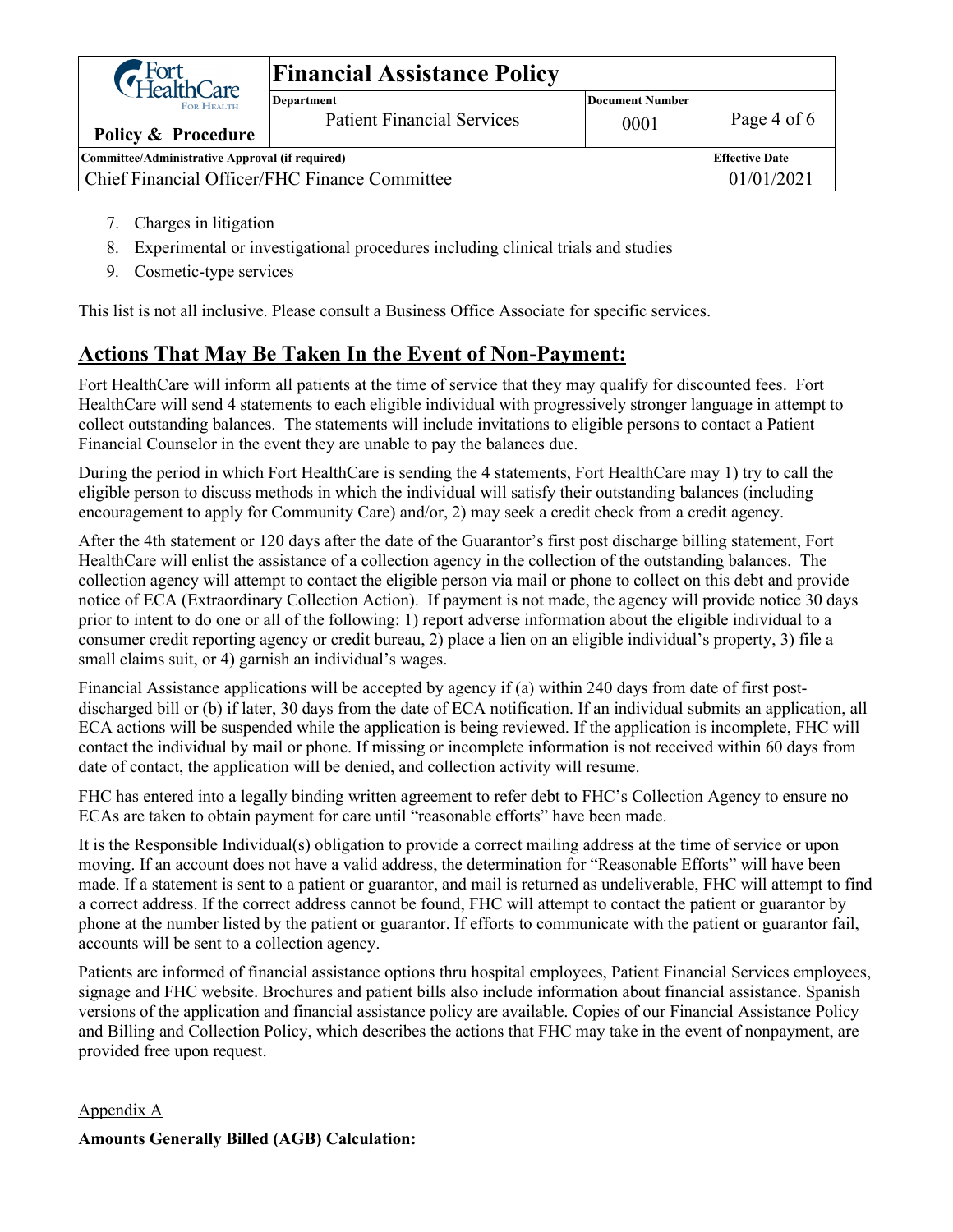| Fort<br>HealthCare                              | <b>Financial Assistance Policy</b>                     |                                |                       |  |  |
|-------------------------------------------------|--------------------------------------------------------|--------------------------------|-----------------------|--|--|
| FOR HEALTH.<br>Policy & Procedure               | <b>Department</b><br><b>Patient Financial Services</b> | <b>Document Number</b><br>0001 | Page 5 of 6           |  |  |
| Committee/Administrative Approval (if required) |                                                        |                                | <b>Effective Date</b> |  |  |
| Chief Financial Officer/FHC Finance Committee   |                                                        |                                | 01/01/2021            |  |  |

FHC has adopted the "Look Back Method" to determine the AGB calculation. We based this on the previous fiscal year's claims allowed for all medical care, including emergency and other medically necessary care for Medicare and all private insurers divided by total gross charges for FHC. All services provided under FHC (including physician offices and clinics) will use the same discount percentage.

#### Appendix B

#### **Providers and Services covered under Fort HealthCare's Financial Aid policy:**

- All Fort Memorial Hospital departments and services;
- All Fort HealthCare physician clinics, also known as Fort Medical Group Physicians and clinics;
- Rock River Community Clinic

#### **Providers and Services not covered under Fort HealthCare's Financial Aid Policy**

(Please refer to the individual providers for their specific financial aid options.)

| <b>Associated Pathology</b>           | University of Wisconsin Laboratories                                                         |
|---------------------------------------|----------------------------------------------------------------------------------------------|
| Madison Emergency Physicians          | United States Drug Testing Laboratories, Inc.                                                |
| SSM/St. Mary's Hospital - Madison, WI | Ariosa Diagnostics, Inc.                                                                     |
| Associated Pathologists, S.C.         | Aspira Labs                                                                                  |
| Wisconsin Diagnostic Laboratories     | Versiti Blood Center                                                                         |
| Labcorp                               | Physician offices and clinic located within FHC service area and are<br>affiliated with FHC. |
| Mayo Clinic Laboratories              | Referrals made by FHC providers to providers outside FHC service                             |
|                                       | area.                                                                                        |
| Wisconsin State Laboratory of Hygiene |                                                                                              |

| <b>Original Date</b><br>11/03/1998 |                |                            |             |
|------------------------------------|----------------|----------------------------|-------------|
| <b>Committee/Unit Review</b>       | <b>Revised</b> | <b>Reviewed/No Changes</b> | <b>Date</b> |
| J. Nelson, SVP/CFO                 | X              |                            | 05/2002     |
| J. Nelson, SVP/CFO                 | X              |                            | 05/2005     |
| FHC Board                          | X              |                            | 05/2010     |
| FHC Board                          | X              |                            | 03/01/2011  |
| FHC Board                          | X              |                            | 03/06/2012  |
| FHC Board                          | X              |                            | 03/05/2013  |
| FHC Board                          | X              |                            | 05/02/2017  |
| FHC Board                          | X              |                            | 05/07/2019  |
| FHC Board                          | X              |                            | 11/02/2021  |
| FHC Board                          | $\mathbf{X}$   |                            | 03/01/2022  |
|                                    |                |                            |             |
|                                    |                |                            |             |

# **Attachment 1**